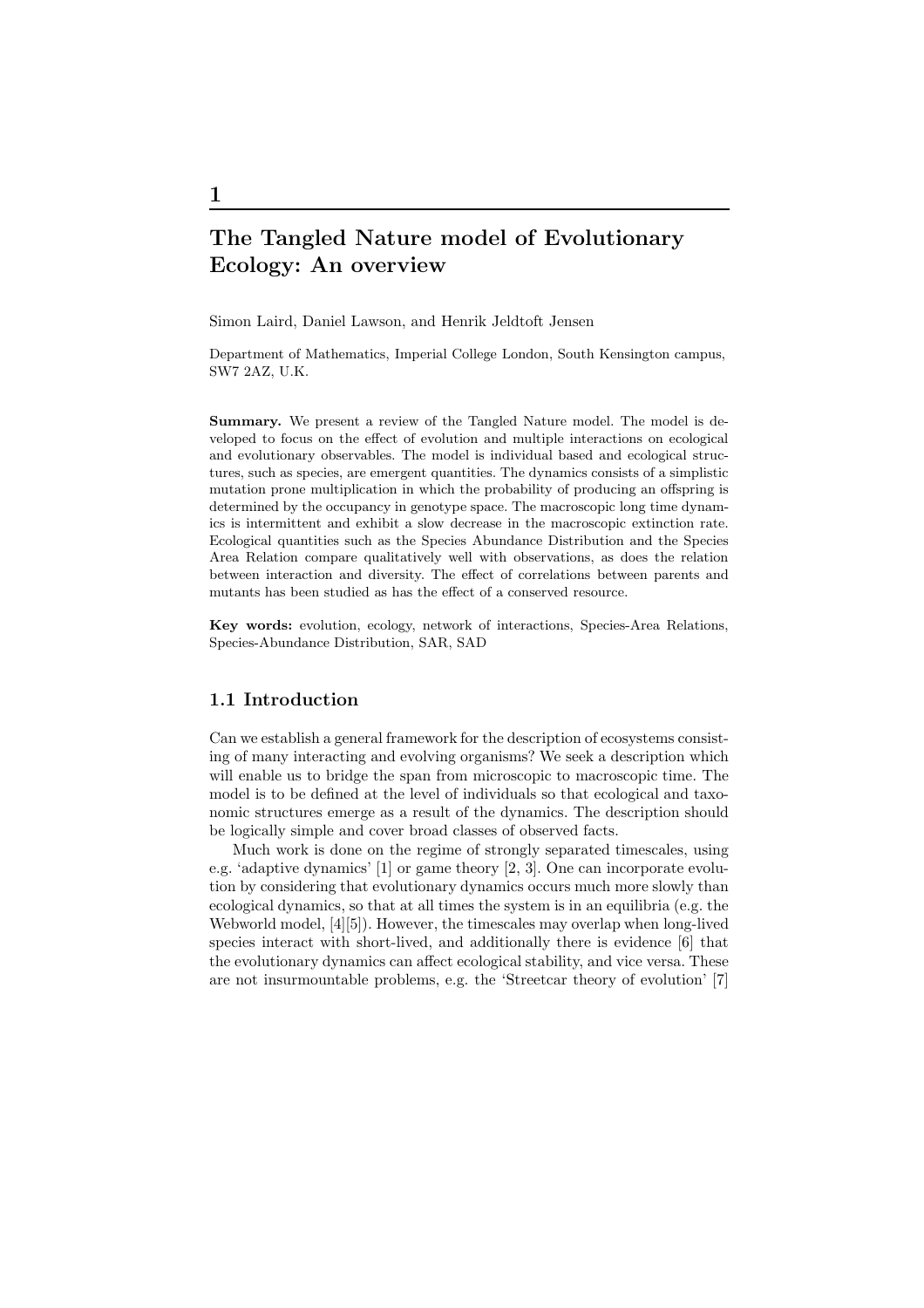addresses this problem, but assumes that the system equilibriates between mutations. Such models are essential to understand individual cases but we wish to also address the broad picture. Individual-based models [8] are an appropriate tool to combine fast and usually predictable ecological processes with the highly stochastic evolutionary behaviour in a controlled and realistic manner. Our model falls into the category (e) in DeAngelis and Mooij's classification system [9]: "Genetic Variability and evolution", although arguably the most important feature gained from an individual based approach at such a simple level is 'demographic stochasticity', that is, representing the inherent noise in the population in an accurate way. Our approach is inspired by statistical mechanics and complex systems theory, looking for overall general structures instead of specific details of the organisms comprising the system.

Our model consists of asexually reproducing individuals all subject to the same killing probability (per time unit). The multitude of interactions between co-existing organisms is included through a weight function which determines the reproduction rate of individuals. Our philosophy is that a simple statistical model may help to identify the important mechanisms behind macroscopic observed ecological measures.

# 1.2 A simple introductory model

The Tangled Nature model is an individual based model of evolutionary ecology. We give a brief outline of the model here, with more details available in [10, 11, 12, 13]. This version of the model is an attempt to address systems with many interactions between species in the simplest possible way, with detail and realism added in stages. We start with the bare model, to which we will add spatial effects and consider more realistic forms of the fitness.

#### 1.2.1 Uncorrelated non-spatial model

An individual is represented by a vector  $S^{\alpha} = (S_1^{\alpha}, S_2^{\alpha}, ..., S_L^{\alpha})$  in the genotype space S, where the 'genes'  $S_i^{\alpha}$  may take the values  $\pm 1$ , i.e.  $S^{\alpha}$  denotes a corner of the L-dimensional hypercube. In the present paper we take  $L = 20$ , giving a reasonable sized space (over a million genotypes) whilst not being computationally prohibitive. We think of the genotype space  $S$  as containing all possible ways of combining the genes into genome sequences. Many sequences may not correspond to viable organisms. The viability of a genotype is determined by the evolutionary dynamics. All possible sequences are available for evolution to select from. We will see that a natural species concept arises from the dynamics, in which each species is separated in genotype space.

The system consists of  $N(t)$  individuals, and a time step consists of one annihilation attempt followed by one reproduction attempt. A reproduction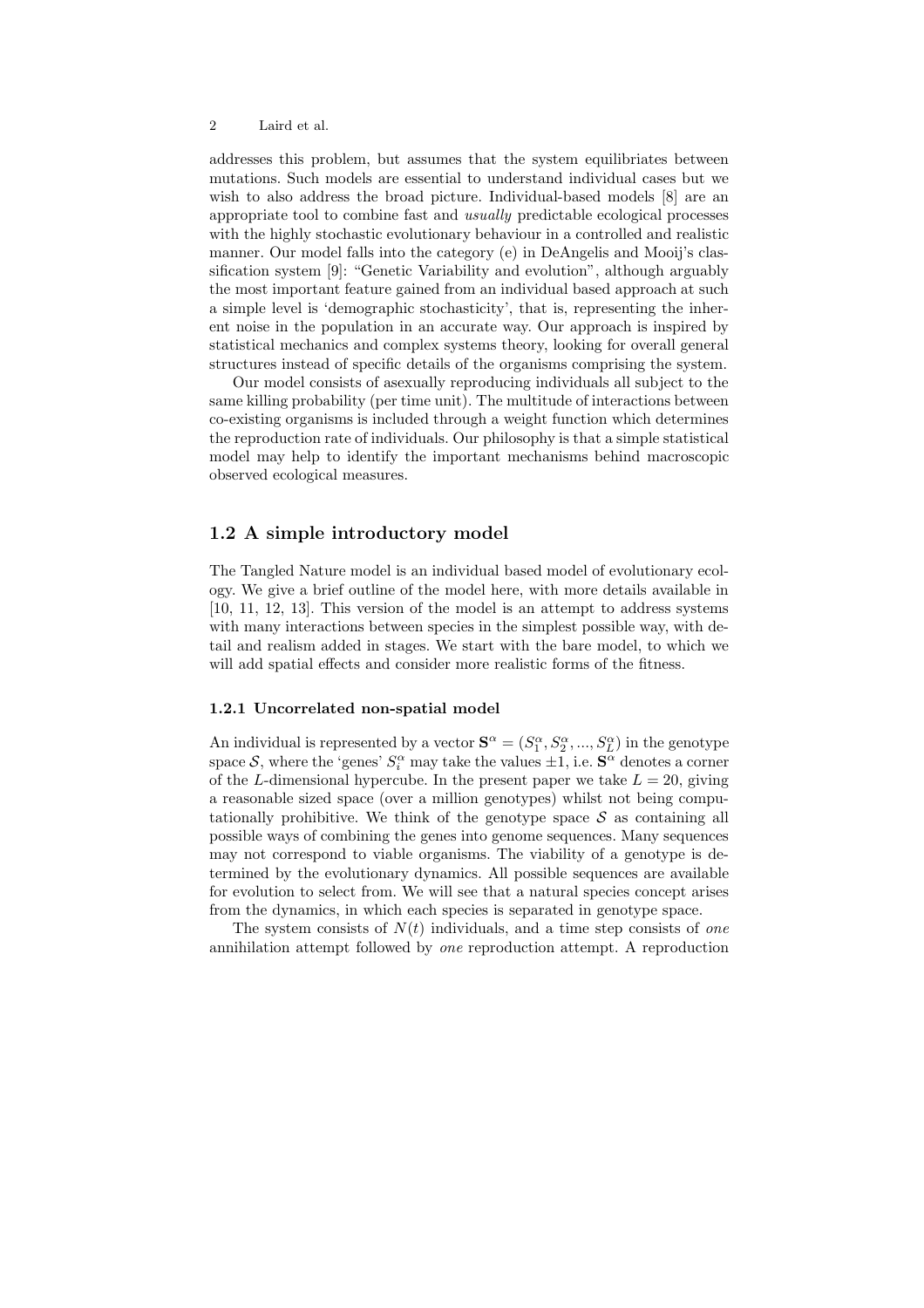event is successful with varying probability  $p_{off}$ , defined below, and an annihilation attempt is successful with constant probability  $p_{kill}$ <sup>1</sup>. One generation consists of  $N(t)/p_{kill}$  time steps, which is the time taken (on average) to kill all currently living individuals. The dynamics lead to an (approximately) constant population size, on short timescales.

The ability of an individual to reproduce,  $p_{off}$ , is ultimately controlled by a weight function  $H(\mathbf{S}^{\alpha}, t)$ :

$$
H(\mathbf{S}^{\alpha},t) = \frac{c}{N(t)} \left( \sum_{\mathbf{S} \in \mathcal{S}} \mathbf{J}(\mathbf{S}^{\alpha}, \mathbf{S}) n(\mathbf{S},t) \right) - \mu N(t), \tag{1.1}
$$

where c controls the strength of interaction (large c means large interaction),  $N(t)$  is the total number of individuals at time t, the sum is over the  $2^L$ locations in S and  $n(S, t)$  is the number of individuals (or occupancy) at position S. Two positions  $S^a$  and  $S^b$  in genome space are coupled with fixed but random strength  $J(S^a, S^b)$  (=  $J^{ab}$  in matrix notation) which can be either positive, negative or zero. This link exists (in both directions) with probability  $\theta$  (= 0.2 in Sect. 1.2.1), i.e.  $\theta$  is simply the probability that any two sites are interacting. If the link exists, then  $J(\mathbf{S}^a, \mathbf{S}^b)$  and  $J(\mathbf{S}^b, \mathbf{S}^a)$  are both generated random and independent  $\in (-1, 1)$ . To study the effects of interactions *between* species, we exclude self-interaction so that  $\mathbf{J}(\mathbf{S}^a, \mathbf{S}^a) = 0$ .

The conditions of the physical environment are simplistically described by the term  $\mu N(t)$  in Eq. (1.1), where  $\mu$  determines the average sustainable total population size, i.e. the carrying capacity of the environment. An increase in  $\mu$  corresponds to harsher physical conditions. We use asexual reproduction consisting of one individual being replaced by two copies mimicking the process of binary fission seen in bacteria. Successful reproduction occurs with a probability per unit time given by

$$
p_{off}(\mathbf{S}^{\alpha},t) = \frac{\exp[H(\mathbf{S}^{\alpha},t)]}{1 + \exp[H(\mathbf{S}^{\alpha},t)]} \in [0,1].
$$
\n(1.2)

This function is chosen for convenience, the specific functional form having no effect on the dynamics of the model - any smoothly varying function that maps  $H(\mathbf{S}^{\alpha},t)$  to the interval  $[0,1]$  will do. We allow for mutations in the following way: with probability  $p_{mut}$  per gene we perform a change of sign  $S_i^{\alpha} \rightarrow -S_i^{\alpha}$  during reproduction.

Eq.  $(1.1)$  can be understood as the average interaction for an individual with all others, with a normalisation condition given by the  $\mu N$  term, which determines the total population and controls fluctuations. The interaction strength  $c$  gives the magnitude of the total interactions, regardless of density; i.e. we choose to represent systems in which the population size has saturated<sup>2</sup>.

<sup>&</sup>lt;sup>1</sup>The restriction of constant killing probability can be shown to be qualitatively irrelevant in this model, as we do not include individual aging.

<sup>&</sup>lt;sup>2</sup>One could easily consider the case of density dependent interactions by allowing  $c = c(N)$ .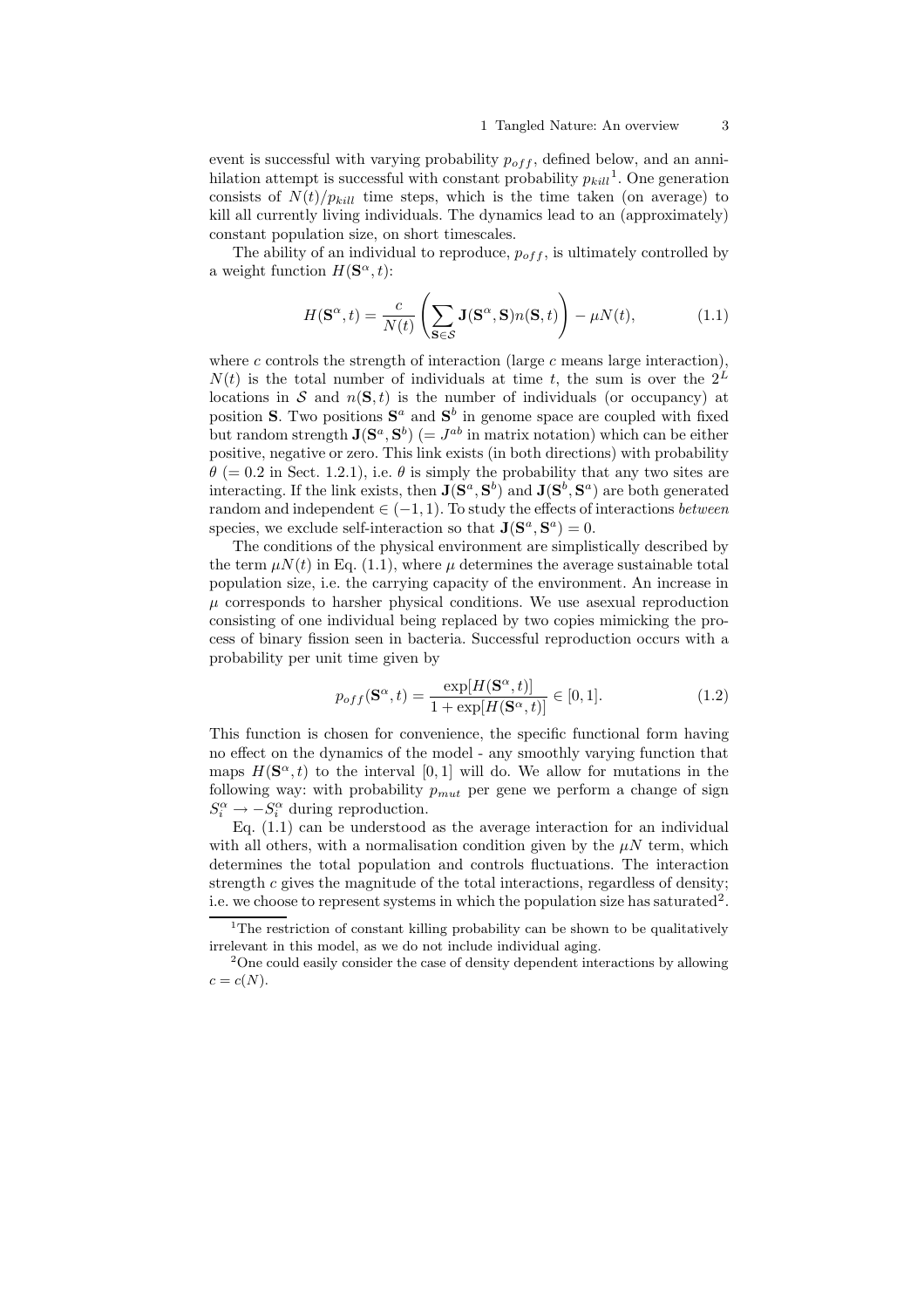We can tune the effective 'resource' density (and hence population density) with the parameters  $c$  and  $\mu$ . The total population remains approximately constant over ecological timescales (and actually increases over evolutionary timescales). Setting self-interaction to zero is equivalent to considering that all types interact equally with their own species (one can rescale  $p_{kill}$  and  $\mu$ to accommodate this); we relax this constraint in Sect. 1.2.3.

Initially, we place  $N(0) = 500$  individuals with randomly chosen genotype. Their initial location in genotype space does not affect the nature of the dynamics. A two-phase switching dynamic is seen, consisting of long periods of relatively stable configurations (quasi-Evolutionary Stable Strategies or q-ESSs) (Fig. 1.1) interrupted by brief spells of reorganisation of occupancy called transitions. Transition periods are terminated when a new q-ESS is found, as discussed in [10]. A 'species' can be well defined as the highly occupied genotype points called 'wildtypes', which are separated in genotype space. Each wildtype is surrounded by a 'cloud' of mutant genotypes with low occupancy. Thus we can take a natural definition of diversity: the number of wildtypes in the system.

The q-ESS themselves consist of a number of wildtype species, which are ecologically stable and stable to mutations from the neighbouring genotype space. The absolute stability of a q-ESS depends on both the stability against invasion by mutants, and against ecological 'accidents' such as the extinction of a keystone species. The two cannot be separated in our model, as, for example, the probability of an accident eliminating a wildtype will depend on the interaction properties of all individuals in the system.

The observed Species Abundance Distribution is log-normal like[10] with a log-series like tail, consistent with many observations and similar to that found in neutral theory [14]. The log-normal portion is made up of wildtypes species only. These have evolved so that the number of births in a given species exactly cancels the number of deaths (and mutations). The log-series section is made up of 'mutant' sub-species, that is, species who have experienced deleterious mutations from a wildtype. They are less successful and short lived, as their population is only supported by a constant influx of mutants from the neighbouring wildtype.

The long term dynamics of this model are essentially the same as the extension in Sect. 1.2.3. The stability of the q-ESS found increases slowly with time, as does the mean total population  $\langle N(t) \rangle$ . The waiting time for extinction events (occurring at transitions) decreases with time (close to  $1/t$ ), and the species lifetime distribution compares well with much fossil data [10]. Results which support these conclusions are presented in [15, 16] for a very similar model but with simplified dynamics.

#### 1.2.2 Uncorrelated spatial model

To add spatial extension the the Tangled Nature model, we consider a number of sites on a spatial lattice, with a number of individuals in each. We now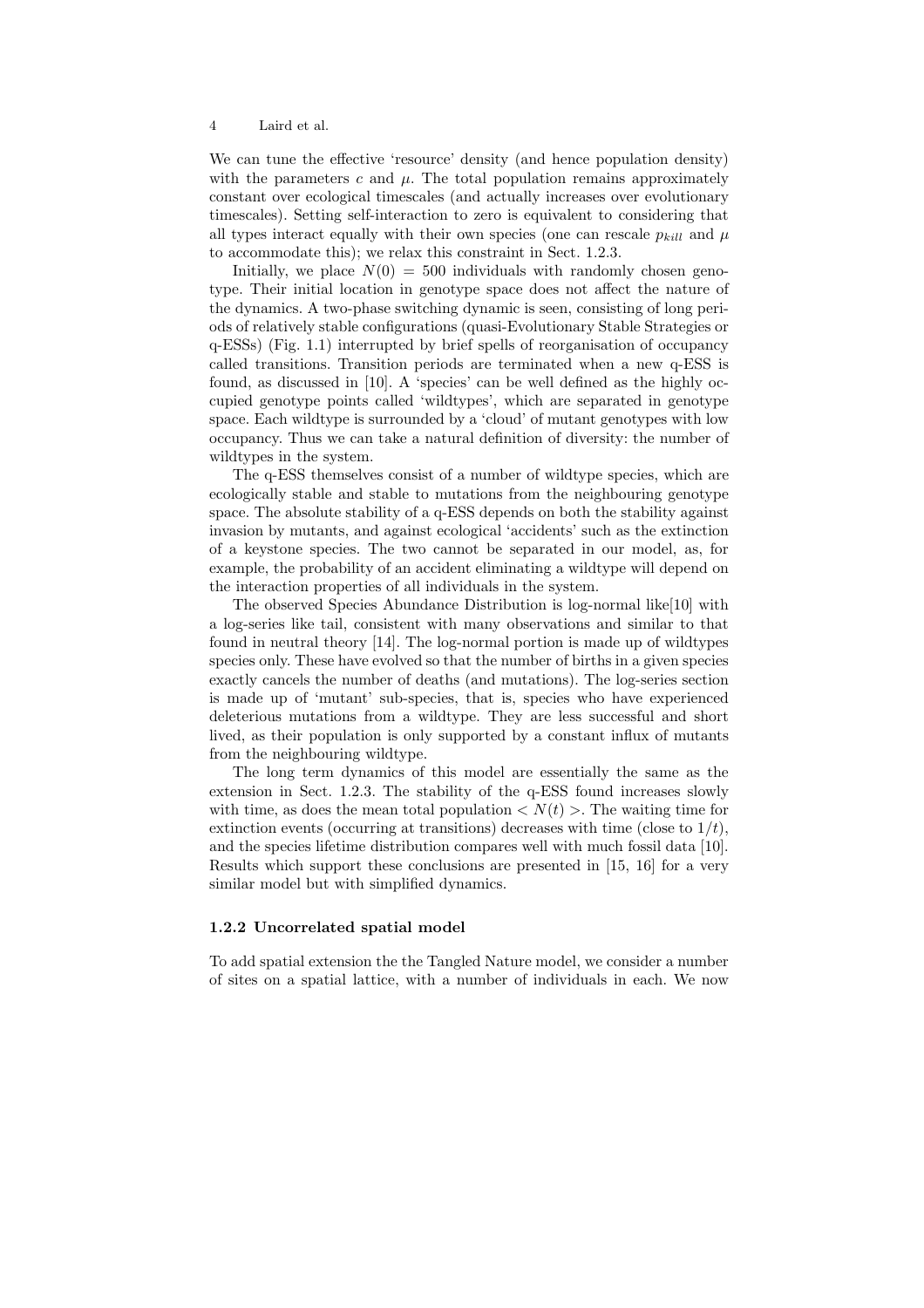

Fig. 1.1. q-ESS in a single run, both graphs have the same time axis. Top: Occupancy of wildtype species vs. time. Horizontal lines constitute q-ESS and the changes between q-ESS are transitions, too fast to see on this timescale. Labels are placed only on species that survive q-ESS transitions. Bottom: A sample plot of species existence vs time. The Genotype Label axis is not meaningfully ordered, and is included for comparison to the correlated phenotype space model in Sect. 1.3 (Fig. 1.4).

consider that individuals interact only with other individuals at the same site, and hence compete only locally for space via the  $\mu$  term. Migration moving an individual to a randomly chosen neighbouring lattice point and occurs with constant probability  $p_{move}$ . Spatial boundaries are periodic to prevent the complication of edge effects.

Each site on spatial lattice behaves similarly to the non-spatial model, spending most time in a q-ESS. However, in the spatial case a small number of migrants are present in each site. This acts as an additional pressure to enter a transition phase, unless the site is in the same type of q-ESS as its neighbours. This gives rise to spatial patches of q-ESS types. These patches grow and shrink on a very slow timescale, except when the migration probability  $p_{move}$ is high.

Patches form in sizes that appear to be power-law distributed, and close to power-law Species-Area Curves are observed (Fig. 1.2). The species area curve has a slight s-shape produced by the periodic boundary. This same shape was found in a 'neutral' (non-interacting) model[17] of Durrett and Levin. In their neutral model the z-value (the slope in the log-log plot of diversity v.s. area) decreases with decreasing speciation rate. However, their speciation rate can be thought of as a migration rate from an external pool as there is no genotype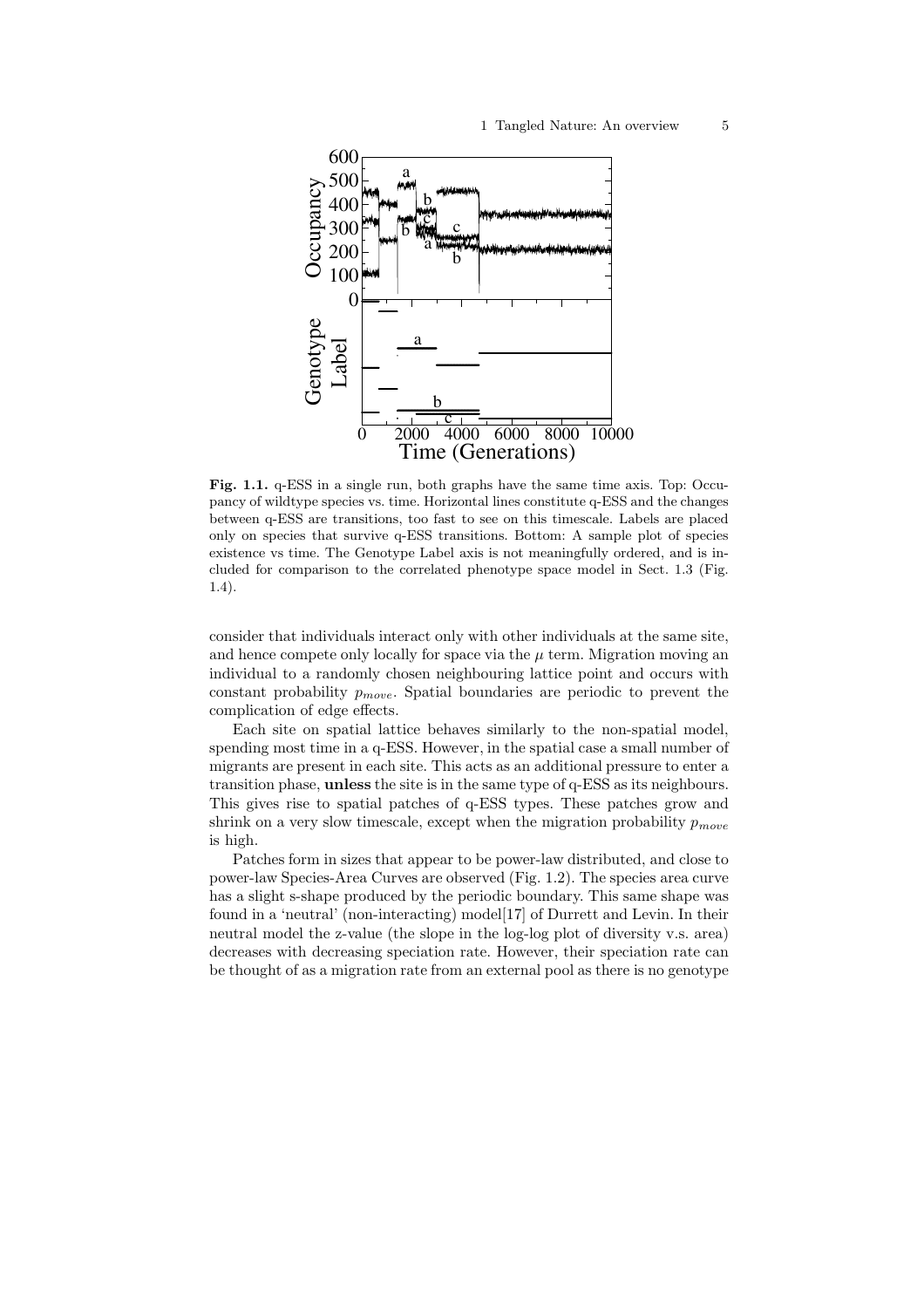

Fig. 1.2. Sample Species Area Relation (from a single run), which is very close to a power law, with a slight S shape due to the periodic boundaries.

space. In our model with interactions and explicit genotype space, we find that z-value decreases with increasing migration rate inside the system. This is because mutation occurs at constant speed, therefore increasing migration rate increases the competition faced by a new species.

In general it is logical that *immigration* (from outside the system) and migration (within the system) are correlated. However, increased internal migration rate reduces the chances of mutations surviving, and so produces the inverse effect of the immigration rate (i.e. mutation rate in models without genotype space) of new species from outside the system. High mobility (i.e. migration and immigration rates) for a family of species may mean better mixing and so less chance for spatial segregation of species within a single family the standard explanation for why birds families generally have lower z-values than land-dwelling families. Conversely, e.g. on islands, it allows species from elsewhere to arrive, so possibly increasing diversity (as argued in [17]). Which effect dominates will depend on the geography in question - i.e. the size of the local groups of individuals, and the separation between them.

Magurran and Henderson [18], noted that permanent fish species have log-normal Species Abundance Distribution whilst transient species have a log-series distribution. Our local q-ESS has the same distribution, with a lognormal like distribution for the wildtypes and a log-series like for mutants and migrants. For low mutation rates and high migration rates, clearly migrants will outnumber local mutants and we will observe the exact same distribution near the q-ESS patch borders. In our spatial model, the distinction between the two types is of fitness - the wildtypes with a log-normal like Species Abundance Distribution are all equally fit in that they have a reproduction rate exactly balancing the death rate; the migrants with a log-series like Species Abundance Distribution are all less fit and rely on repopulation from an external pool (and, hence, are transient).

Full details for the spatial model are available in [19].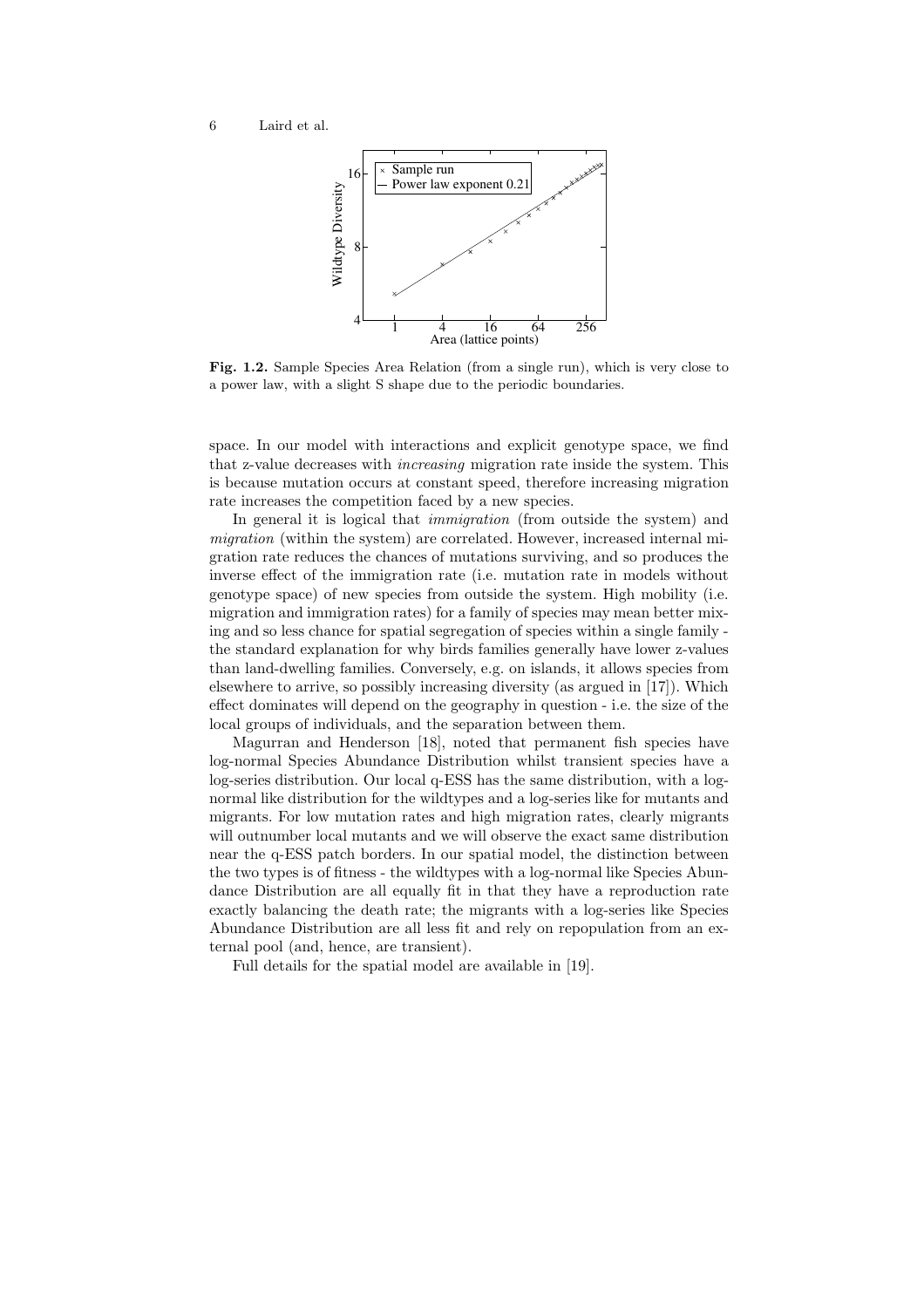# 1.2.3 Diversity and Fitness in the non-spatial model

The restriction that all species are uniform with respect to their own members is approximately valid for many circumstances but is in general unrealistic. We therefore introduce different values of 'intrinsic fitness' to each genotype, which can be formed in many ways. The cases are considered separately for clarity, but are easily combined.

A fitness landscape can be uncorrelated or correlated - the correlation we choose is a type of Fujiyama landscape (because it has a single, large peak) [2] defined as follows. One type  $\alpha$  has a fitness of 1, and with each mutational step away from this type we subtract  $\Delta$  (= 0.1 in simulations), down to a minimum of 0. An uncorrelated landscape is generated with each type having a fitness drawn uniformly from  $(0, 1)$ . This results in the modified weight functions:

1: Density Dependent fitness, which is the varying interaction of an individual with its own type, defined by:

$$
H_d(\mathbf{S}^\alpha, t) = H(\mathbf{S}^\alpha, t) + \frac{\epsilon}{N(t)} n(\mathbf{S}^\alpha, t) E(\mathbf{S}^\alpha)
$$
(1.3)

Here,  $\epsilon$  is the magnitude of the density dependent part of the 'intrinsic fitness strength' and  $\epsilon E(\mathbf{S}^{\alpha})$  is the intrinsic fitness of individual  $\alpha$ .  $E(\mathbf{S}^{\alpha})$ is determined according to the case studied.  $1(a)$ : Uncorrelated, density dependent intrinsic fitness landscape, 1(b): Correlated, density dependent intrinsic fitness using a 'Fujiyama' landscape.

2: Density Independent fitness, defined by:

$$
H_i(\mathbf{S}^\alpha, t) = H(\mathbf{S}^\alpha, t) + \epsilon_I E(\mathbf{S}^\alpha)
$$
\n(1.4)

Here,  $\epsilon_I$  is the magnitude of the density independent part of the intrinsic fitness strength.  $E_i$  is again determined by the case studied.  $2(a)$ : Uncorrelated, density dependent intrinsic fitness landscape, 2(b): Correlated, density dependent intrinsic fitness using a 'Fujiyama' landscape.

Fig. 1.3 shows the behaviour of the wildtype diversity. Cases 1(a), 1(b) and 2(b) are qualitatively the same, with a rise in density above some characteristic interaction strength c. The density independent case produces diverse states at much smaller values of  $c$  because only the *difference* in fitness needs to be overcome; in the density dependent case, it is the absolute fitness that provides a barrier to diversification. In the uncorrelated density independent case, there are many species with (approximately) the same high fitness within a couple of mutation steps. This means that, for low c, neutral drift can occur between the numerous fit types, and for larger  $c$  interaction is the dominant form of selection; in each case, multiple species can be supported (although not in q-ESS for the case of drift).

Interestingly, case 1(b) allows the fittest species to be replaced at lower interaction than for which a diverse state can be supported. However, case 2(b) allows diverse states at lower interaction than for which replacement of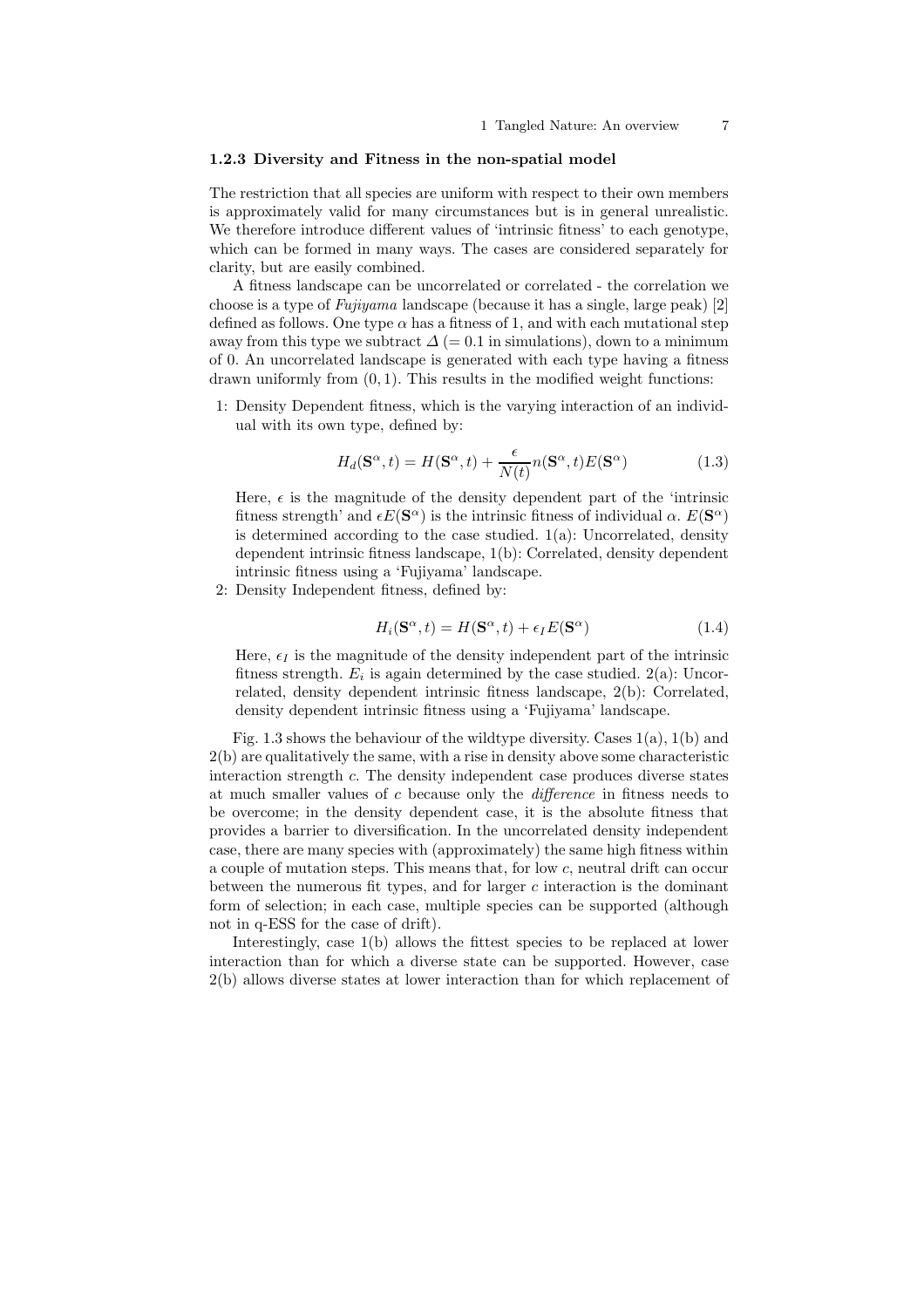

Fig. 1.3. left: c dependence of the average wildtype diversity of an evolved system, taken for 40000 − 50000 generations and 500 runs per data point for the separate cases of density dependent (case 1) and density independent (case 2) fitness, both on a rugged random fitness landscape (cases (a)) and a Fujiyama landscape (cases (b)). Right: A closer look at the low-c region, showing the qualitative similarity in  $D$  vs  $c$  for all cases except case  $2(a)$ .

a fittest type is possible. These claims can all be shown with a simple mean field approximation of our model; see [20] for details.

# 1.3 Correlated non-spatial model

In the original model, mutated offspring acquired interaction properties that were uncorrelated with those of the parent. This was unrepresentative of a real biological system where correlations are vital to the evolutionary process. Efforts have since been made to rectify the issue [21] but the limited size and hypercubic geometry of the genotype space have proven to be very restrictive. The problems were finally resolved by disregarding the hypercubic geometry entirely. Correlations were then successfully incorporated so that mutated offspring had interactions comparable with those of the parent [22]. To achieve this goal we use a phenotype description of  $L = 16$  traits,  $\mathbf{T}^{\mathbf{a}} = (T_1^a, T_2^a, ..., T_L^a)$ , with each trait taking a value from the periodically bounded range, [0, 99999]. A proportion,  $\theta$ , of the entries of the greatly enlarged interaction matrix,  $J(T^a, T^b)$  are assigned normally distributed values that are locally correlated within the J-matrix . All other values of the remaining proportion of the matrix,  $1-\theta$ , are assigned zeroes which are treated as a lack of interaction between the two relevant phenotypes. As well as being locally correlated in value, the non-zero entries, as a set, are also distributed with a local correlation. By this we mean the J-matrix exhibits a clustering of non-zero entries so correlated phenotypes will interact with similar sets of other phenotypes. The result is that given a mutation of one trait value we have an exponential decay in the correlation between parent and offspring interaction set values that is dependent upon the distance mutated in the trait value,  $\Delta(\mathbf{T}^{\alpha}, \mathbf{T}^{\beta}),$ 

$$
\mathbf{c}(\mathbf{J}(\mathbf{T}^{\alpha}, \mathbf{T}^{\gamma}), \mathbf{J}(\mathbf{T}^{\beta}, \mathbf{T}^{\gamma})) = exp[-\Delta(\mathbf{T}^{\alpha}, \mathbf{T}^{\beta})/\xi] \in (0, 1], \tag{1.5}
$$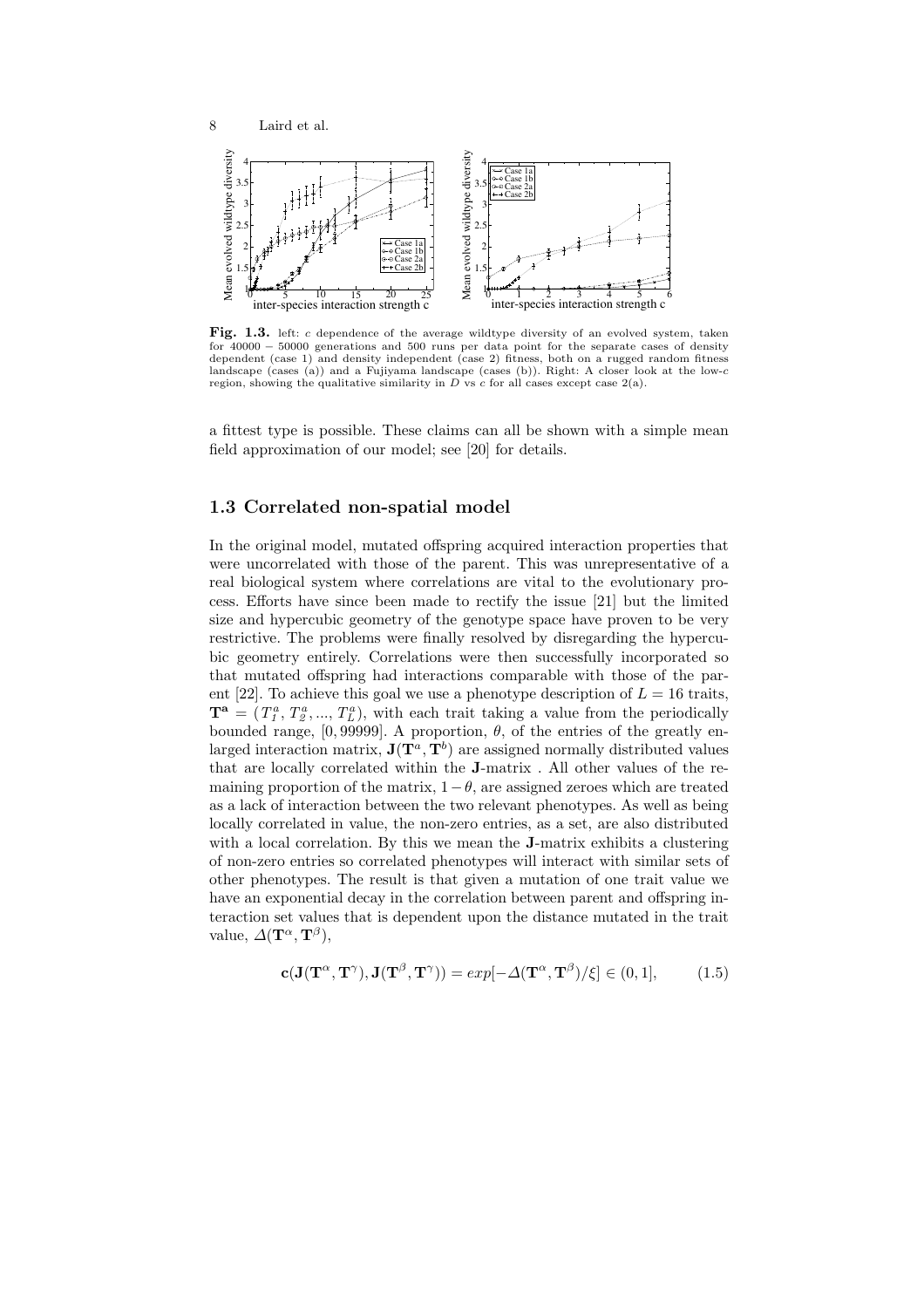Here,  $\xi$  is the correlation length and,  $\alpha$ ,  $\beta$  and  $\gamma$ , indices are used to represent individuals as opposed to,  $a$  and  $b$ , which would indicate points in phenotype space - multiple individuals may exist with the same phenotype vector. As phenotypes are essentially defined by their interaction sets we shall herein refer to the correlation measure between two phenotypes as,  $C(T^{\alpha}, T^{\beta})$  ie. as an entry in the correlation matrix, C. The clustering of non-zero J-matrix entries also exhibits a short range correlation length similar to (1.5). The probability of a random phenotype,  $\alpha$  having an interaction with another phenotype,  $\gamma$ is θ but if  $\alpha$  has a vector similar to another,  $\beta$  that has an interaction with  $\gamma$  then this probability is elevated by virtue of the correlation (and therefore we have clustering). Importantly, interacting uncorrelated phenotypes take values  $J(T^a, T^b)$  and  $J(T^b, T^a)$  that are uncorrelated thus permitting any interaction type (predator-prey, mutualistic etc.) to exist in principle. The process with which we achieve these quantifiable correlations is quite involved so we have elected to give an overview here whilst referring the reader to the original paper for a fuller explanation [22].

In order to more truly represent evolution in a real ecosystem several changes were made to the original model. These changes can best be described via the modifications made to the weight function shown previously in (1.1),

$$
H(\mathbf{T}^{\alpha},t) = a_1 \frac{\sum_{\mathbf{T} \in \mathcal{T}} \mathbf{J}(\mathbf{T}^{\alpha},\mathbf{T}) n(\mathbf{T},t)}{\sum_{\mathbf{T} \in \mathcal{T}} \mathbf{C}(\mathbf{T}^{\alpha},\mathbf{T}) n(\mathbf{T},t)} - a_2 \sum_{\mathbf{T} \in \mathcal{T}} \mathbf{C}(\mathbf{T}^{\alpha},\mathbf{T}) n(\mathbf{T},t) - a_3 \frac{N(t)}{R(t)}.
$$
\n(1.6)

The sums are made over the points in phenotype space,  $\mathcal T$ , and the occupancies (population associated with each phenotype),  $n(\mathbf{T},t)$  are used to account for the multiplicity of individuals with the same phenotype vector. We consider here a well mixed system of constant spatial size, although spatial extent is not explicitly considered. For clarity we reiterate at this point that the phenotype space is a pre-defined, complete set of all possible phenotypes and it is evolution and contingency that select the actualised phenotypes in the evolved system. The J-matrix is similarly a pre-defined complete set of all possible interactions for all possible phenotypes that may exist in potentia.

The correlation measure is used in the first term of the weight function to restrict the impact of the interaction sum. It represents the fact that interactions are shared amongst members of the same species. For example, a tree may provide a volume of fruit to a solo member of a species but the provision must be shared with reduced efficacy if there are many members. So the overall effect of this denominator, on an individual, is to dampen its interaction sum as a whole thus representing the effect of distributing all interaction effects amongst the individual's own species members. Another example could be a wildebeest in proximity to a lion. The negative predatory effect (or predation probability) of the single lion on that specific wildebeest is decreased if there are many wildebeest about to select from. The interaction is damped by the presence of other members of the individuals own species. This aspect is not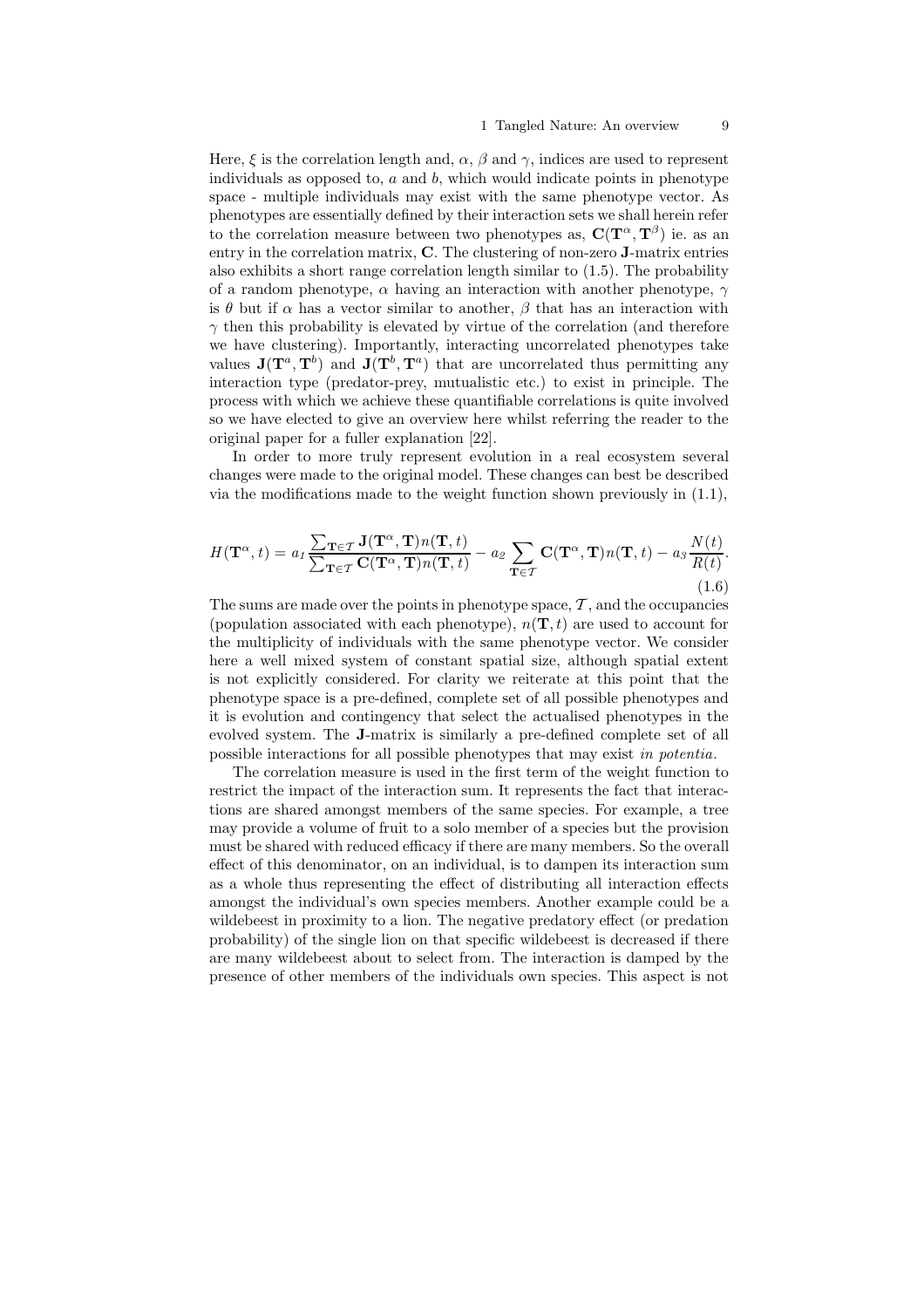ubiquitous in species interactions but does feature in many cases. It is less applicable at low population densities but our system generally maintains significant species populations even at low resource levels. Lowering the resource tends to reduce diversity rather than distinct species populations so this limitation was deemed to be acceptable. In recognition of the phenotypic variation inherent in a species, the sum over the correlation values,  $C(T^a, T^b)$ , accounts for the fact that species members have different but similar phenotypes. This can be seen as a species description in itself.

When referring to diversity we specifically mean the wildtype diversity but all interaction effects from all extant phenotypes, mutants included, are accounted for in every interaction sum. The mutant cloud itself is in fact very sparse as we have elected to use a low mutation rate,  $P_{mut} = 0.0002$ . As a consequence, the phenotype distribution is essentially a set of delta points of high occupancy with infrequent mutants existing with low occupancy. This makes the recognition of the wildtype diversity very simple as each species is massively dominated by the population of the wildtype.

The second term of the weight function represents intra-specific competition and uses the same correlation measure as before. Similar but distinct phenotypes are likely to be in competition for resources, space etc. that are specific to their niche. The correlation measure accounts for this similarity. The original model operated without such a term, but it was deemed essential here to allow sufficient wildtype diversity to develop. As otherwise mutualistic pairs of phenotypes dominate the system, competitively excluding all others.

The third term represents competition for a conserved vital resource that all phenotypes require for survival. Any successful reproduction event produces an offspring that assumes a unit of resource from the bath,  $R(t)$ . The conservation requirement,  $R(t) + N(t) = constant$  means we have a carrying capacity for the system as a whole. It's functional form represents the number of system members competing per unit of available resource.

The parameters,  $a_1 = 0.5$ ,  $a_2 = 0.01$ ,  $a_3 = 0.2$  are the selection, conspecific competition and resource competition parameters respectively. These are subjectively chosen to allow interaction controlled dynamics and a sufficient wildtype diversity to develop. A value of  $\theta = 0.05$  is used throughout the simulations.

#### 1.3.1 Lifetimes and extinctions

The macroscopic dynamics of the system have similarities with the original model as intermittency occurs but the phases of stability are not so disjoint. Fig. 1.4 shows the evolution of the occupancy in phenotype space where phenotypes can be seen to drift, speciate and often go extinct. The transitions are there to some degree as demonstrated in the accompanying plot of the mean age of the system wildtype phenotypes. There are regular collapses of the system where long term phenotypes go extinct and the extant set becomes partially reset. Many phenotypes survive these transitions, however.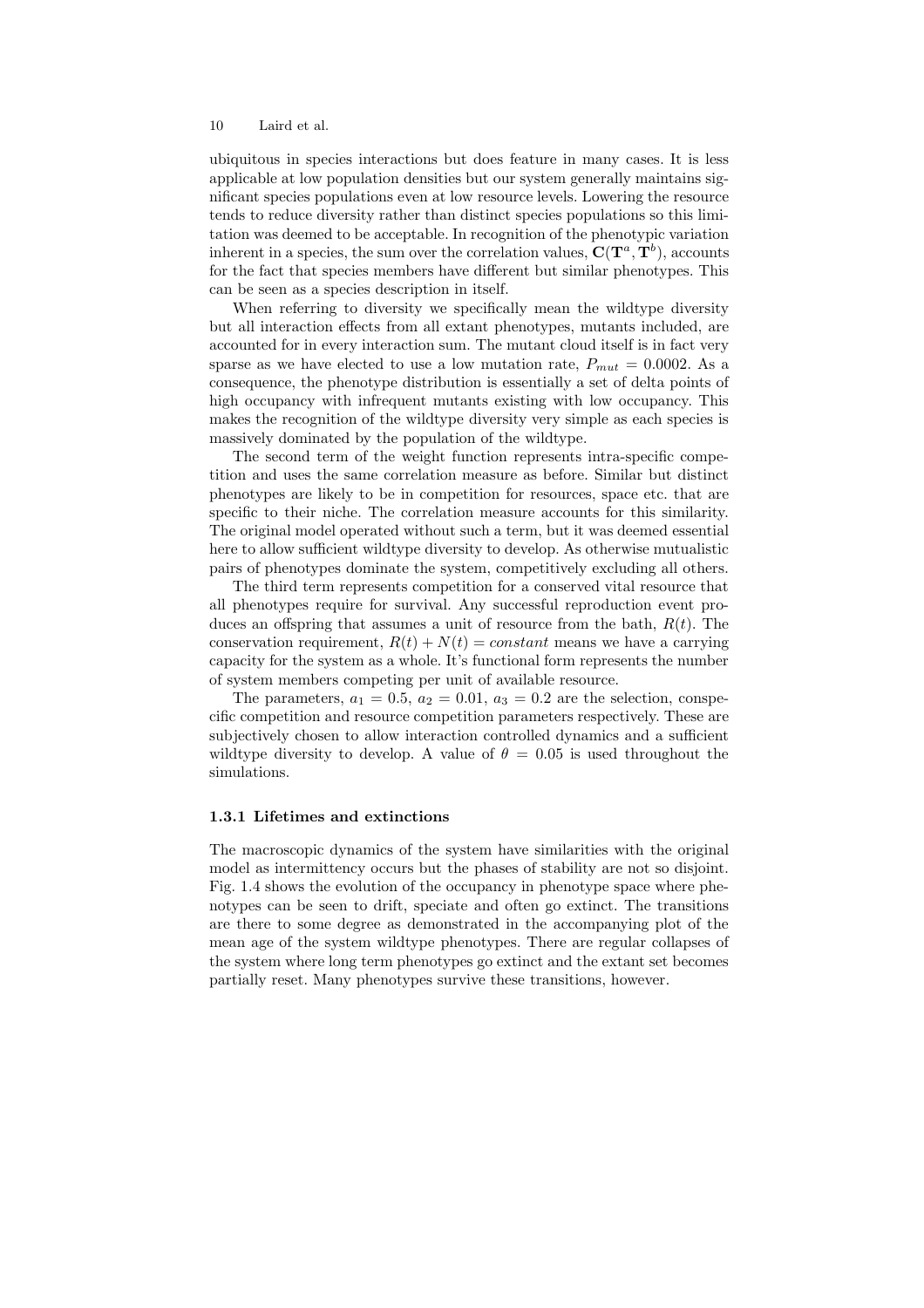

Fig. 1.4. The upper plot represents the time evolution of the extant phenotype distribution projected onto one of the 16 trait variables. The lower plot represents the mean age of the extant phenotypes weighted according to population. Stable periods can be seen where the mean age increases near linearly until a collapse occurs and new species are introduced.



Fig. 1.5. An example of a lifetime distribution for a low resource system. The form is nearly a power-law with a distinct deviation. Dotted line represents a functional power law,  $P(s) \sim s^{-\gamma}$  with exponent,  $\gamma=2$ .

The lifetime distribution associated with these extinctions has a near power-law form,  $P(s) \sim s^{-\gamma}$  as can be seen in Fig. 1.5. It has often been suggested that the such real system distributions are power laws with proposed exponents around  $\gamma \simeq 2$  but this still an open debate. Our data implies a near power law form that is exhibited both in other models and the original Tangled Nature model itself, [23] [24] [25] [26] (and also [27] in reference to [28]). By increasing the resource in our system we can shift the mean lifetime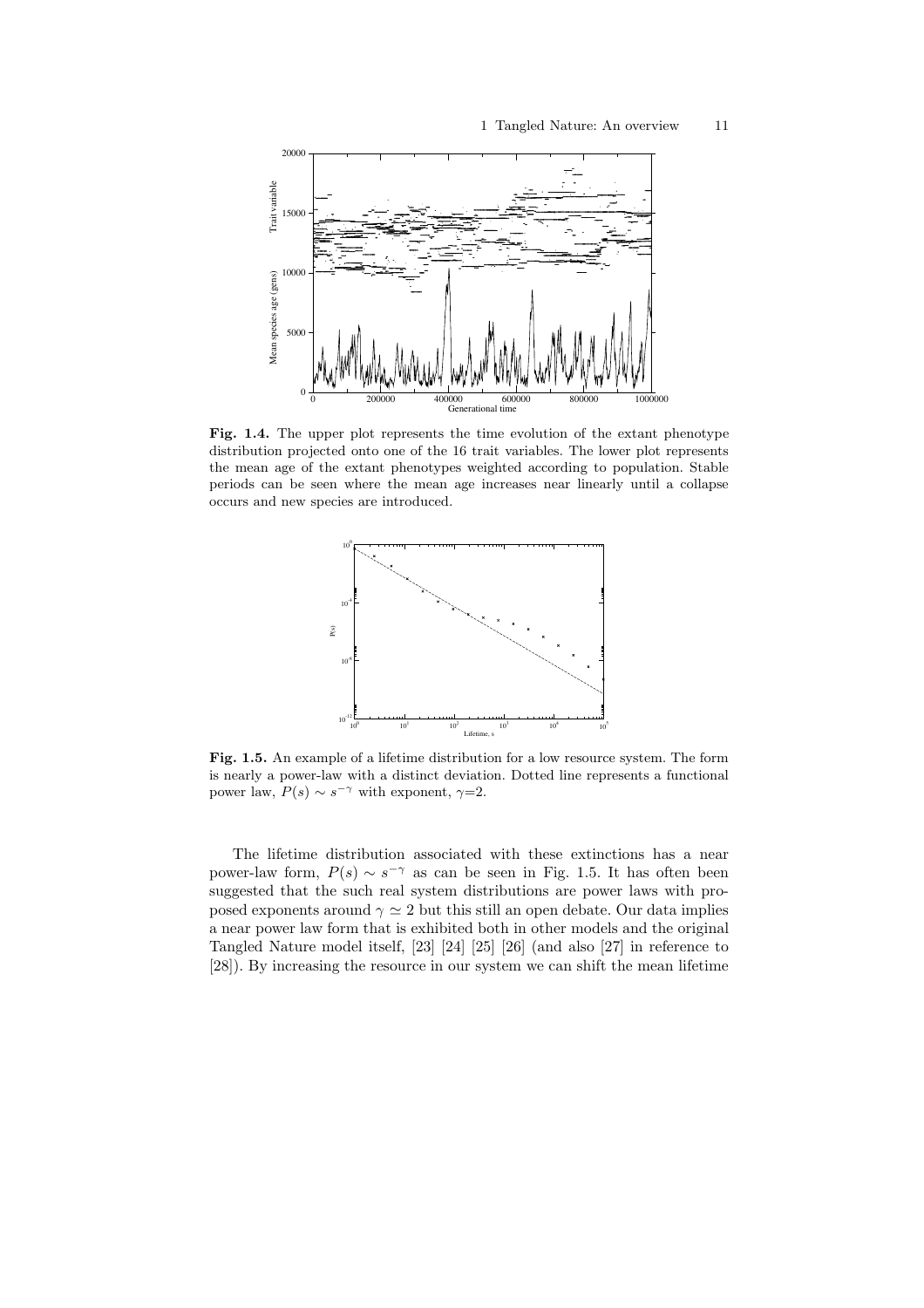to lower values which is a consequence of an increase in the mean population density. This phenomenon arises as a population density increase leads to an elevation in the rate of mutant offspring per generational time step resulting in the system destabilising more frequently. It has recently been discovered that species diversity may negatively correlate with average species duration so implying a greater species turnover rate [29]. The population density and wildtype diversity are positively correlated in our model due to the presence of the intra-specific competition term in (1.6). As this aspect is an arguably realistic portrayal of niches within an ecosystem we can provide agreement that wildtype diversity does incur a greater species turnover rate.

### 1.3.2 Species interaction network



Fig. 1.6. Plot of mean degree,  $\langle k \rangle$ , against wildtype diversity, D. Each point is an ensemble average of data taken at each instance of each diversity achieved at the resource level,  $R = 30000$ , with error bars representing the standard error. Fifty simulation runs of a million generations each were made, so given the fluctuations involved, a large range of diversities were repeatedly encountered. The lower line is the mean degree of the null system  $\langle k \rangle = \theta(D-1) = 0.05(D-1)$ .

The species interaction network is defined by the realised adjacency matrix of the wildtype diversity, D. The structural formation of the network arises from evolutionary processes occurring at the level of individuals but it has dynamic global properties as a result of this. The evolutionary pressure to achieve positive interactions leads to a global increase in the mean degree,  $\langle k \rangle$  of the extant species set - here the mean degree,  $\langle k \rangle$  is the number of interactions of any type a species has with other species, averaged over all species. We can compare the evolved system to a 'null' one consisting of a random species set. For this set, the connectance values will conform on average to the value of  $\theta$ , the proportion of non-zero interactions in the **J**-matrix. Fig. 1.6 shows the mean degree versus wildtype diversity taken at the highest resource level,  $R = 30000$  (all other resource levels exhibit similar behaviour). In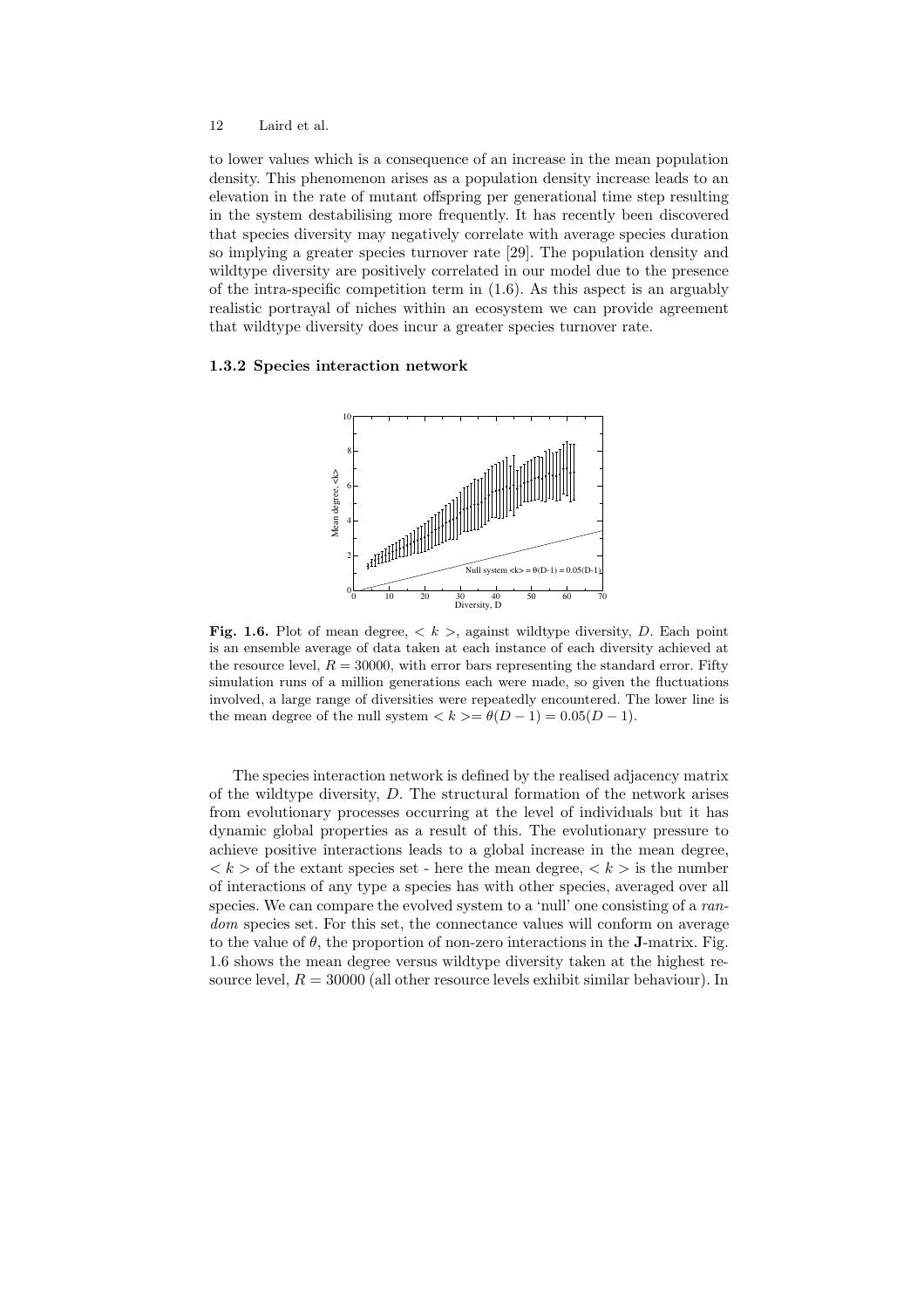comparison to the null system mean degree,  $\langle k \rangle_{\theta} = \theta(D-1) = 0.05(D-1),$ it is obvious that the network achieves a status that far exceeds this value. It is generally unclear whether greater stability is achieved through mean degrees that are either lower than the network percolation threshold or higher [30] [31] [32] [33], but here the system naturally evolves towards the latter. The mean interaction strength also increases to a positive value that is diversitydependent, but around one standard deviation of the normal distribution values of the null system. Our system therefore has a global response whereby it evolves to assume networks involving greater numbers of positive interactions. This process is strongly enhanced by mutualistic interaction types and whilst the interactions are generally asymmetric their strengths are more positively biased in the evolved systems.

The correlations in inheritance have an unusual effect on the degree distributions of the assumed networks. They all conform closely to exponential,  $P(k) \sim e^{-k/\langle k \rangle}$ , as opposed to the null system binomial distributions. We attribute this degree form to the inheritance process which directs the evolution of the network. Simulations performed with zero correlations lead to networks that display enhanced mean degrees but without any deviation from the binomial degree distribution. The correlation appears to be a necessary requirement for these longer tailed distributions to appear.

# 1.4 Overview

Our focus has been on emergence and large numbers of interdependent organisms. We have described a set of minimalistic models in which reproduction probability is the only explicit phenotypical property of individuals, and is not defined as an intrinsic property but rather determined for each type of organism through its interaction with other extant types. Basic properties, such as the existence and formation of separate species, and the existence of quasi-stable states separated by periods of mutation, are emergent from the dynamics.

In the simple model in Sect. 1.2.1, transitions between q-ESS are rare events, even though mutations are common. On transition, all species perform an evolutionary random walk with an effective selection gradient due to interactions, meaning the distance covered is much larger than predicted by a standard random walk of equal time (i.e. the jumps resemble Levy Flights [34]).

The Tangled Nature model, and similar approaches, should be considered as complimentary to more detailed models such as those in adaptive dynamics, in which ecosystems are established with many shared features with observations on real biological systems. The sort of questions which can be asked of our model are very different. In particular, we do not intend to model a specific situation, but to capture features common to a great many evolving systems, such as the effect of interaction on the stability of an ecosystem, and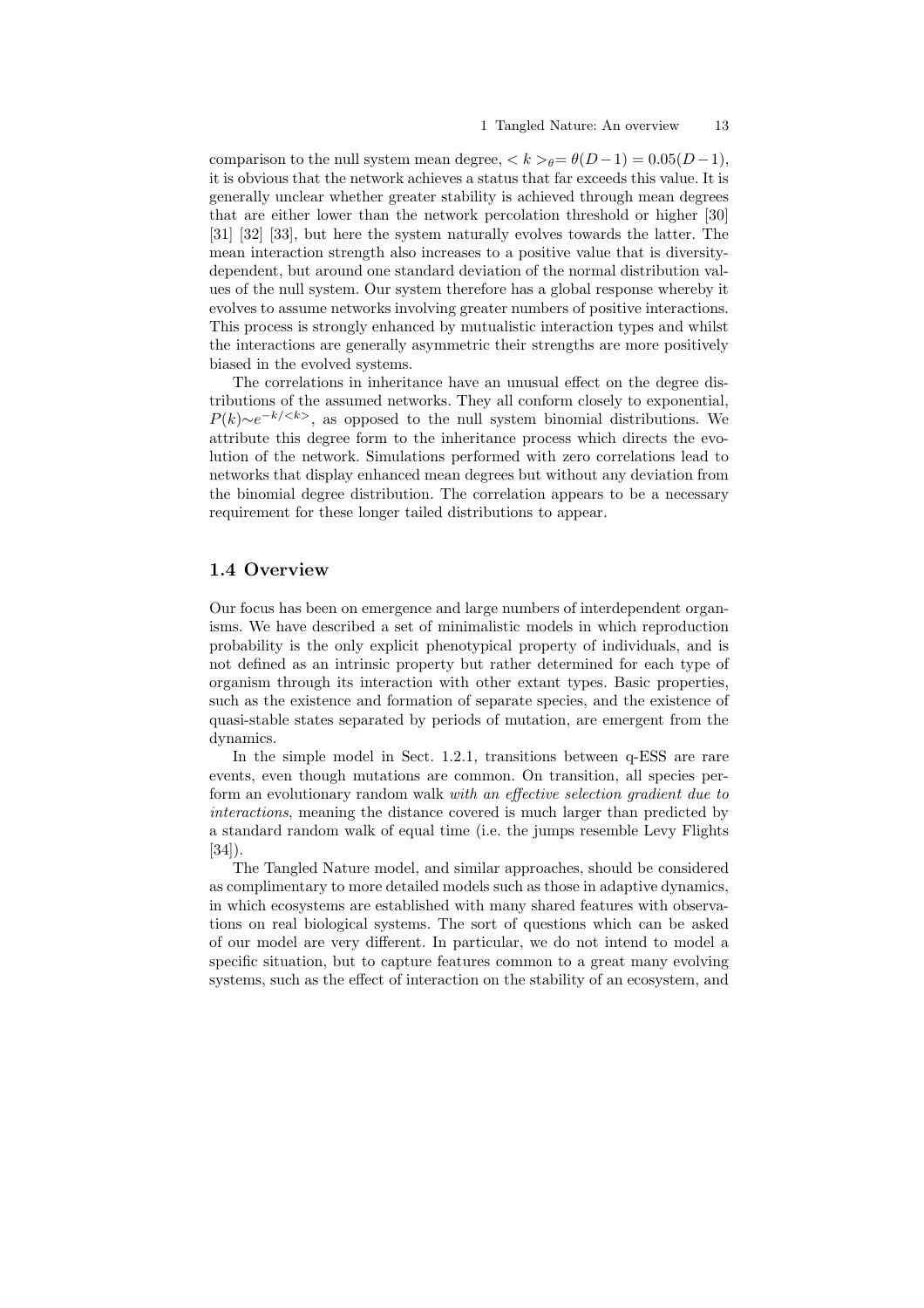the time dependence of properties such as stability, average population, the form of interactions, etc.

By allowing evolution to select the network of interacting species from an in potentia configuration space we are able to study issues concerning functionality and stability. Our approach allow us to consider the network properties of the ecosystem as collectively selected quantities.

# References

- 1. P. A. Abrams. 'adaptive dynamics' vs. 'adaptive dynamics'. J. Evol. Biol., 18:1162–1165, 2005.
- 2. Barbara Drossel. Biological evolution and statistical physics. Advances in Physics, 50(2):209–295, 2001.
- 3. J. Maynard Smith. Evolution and the theory of games. Cambridge UP, The Edinburgh Building, Cambridge CB2 2RU, 1982.
- 4. Barbara Drossel, Paul G. Higgs, and Alan J. McKane. The influence of predatorprey population dynamics on the long-term evolution of food web structure. J. Theor. Biol., 208:91–107, 2001.
- 5. G. Caldarelli, P.G. Higgs, and A.J. McKane. Modelling coevolution in multispecies communities. J. theor. Biol., 193:345-358, 1998.
- 6. John N. Thompson. The evolution of species interactions. Science, 284:2116– 2118, 1999.
- 7. Peter Hammerstein. Darwinian adaptation, population genetics and the streetcar theory of evolution. J. Math. Biol., 34:511–532, 1996.
- 8. D.L. DeAngelis and L.J. Gross. Individual-based models and approaches in ecology : populations, communities and ecosystems. Chapman & Hall, New York, 1992.
- 9. Donald L. DeAngelis and Wolf M. Mooij. Individual-based modelling of ecological and evolutionary processes. Ann. Rev. of Ecol., Evol., and Sys., 36:147–168, 2005.
- 10. Kim Christensen, Simone A. di Collobiano, Matt Hall, and Henrik J. Jensen. Tangled nature: A model of evolutionary ecology. J. Theor. Biol., 216:73–84, 2002.
- 11. Paul Anderson and Henrik Jeldtoft Jensen. Network properties, species abundance and evolution in a model of evolutionary ecology. J. Theor. Biol., 232:551-558, 2005.
- 12. Simone Avogadro di Collobiano, Kim Christensen, and Henrik Jeldtoft Jensen. The tangled nature model as an evolving quasi-species model. J. Phys A, 36:883– 891, 2003.
- 13. Matt Hall, Kim Christensen, Simone A. di Collobiano, and Henrik Jeldtoft Jensen. Time-dependent extinction rate and species abundance in a tanglednature model of biological evolution. Phys. Rev. E, 66(011904), 2002.
- 14. Stephen Hubbell. The Unified Neutral Theory of Biodiversity and Biogeography. Princeton UP, 41 William Street, Princeton, New Jersey 08540, 2001.
- 15. Per Arne Rikvold and R.K.P. Zia. Punctuated equilibria and 1/f noise in a biological coevolution model with individual-based dynamics. Phys. Rev. E, 68(031913), 2003.